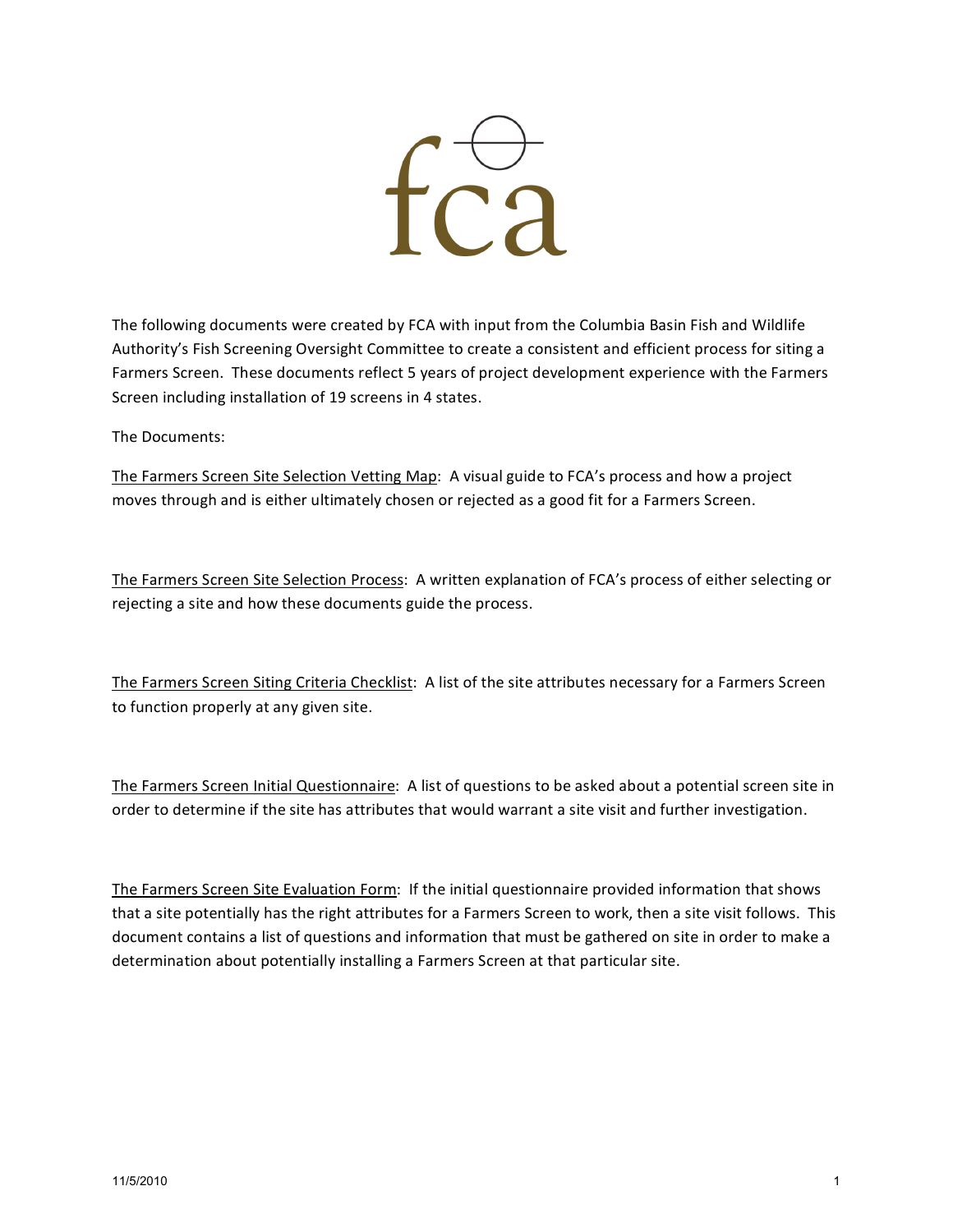

#### **STEPS** = for details and vetting considerations taken in each step, refer to Farmers Screen Site Selection Process document.

- *if yes* = meets site requirements, project proceeds to next step.
- *if no* = does not meet requirements. Projects that do not meet the Farmers Screen site requirements are referred to an agency or company that can provide other screening options. 11/5/2010 2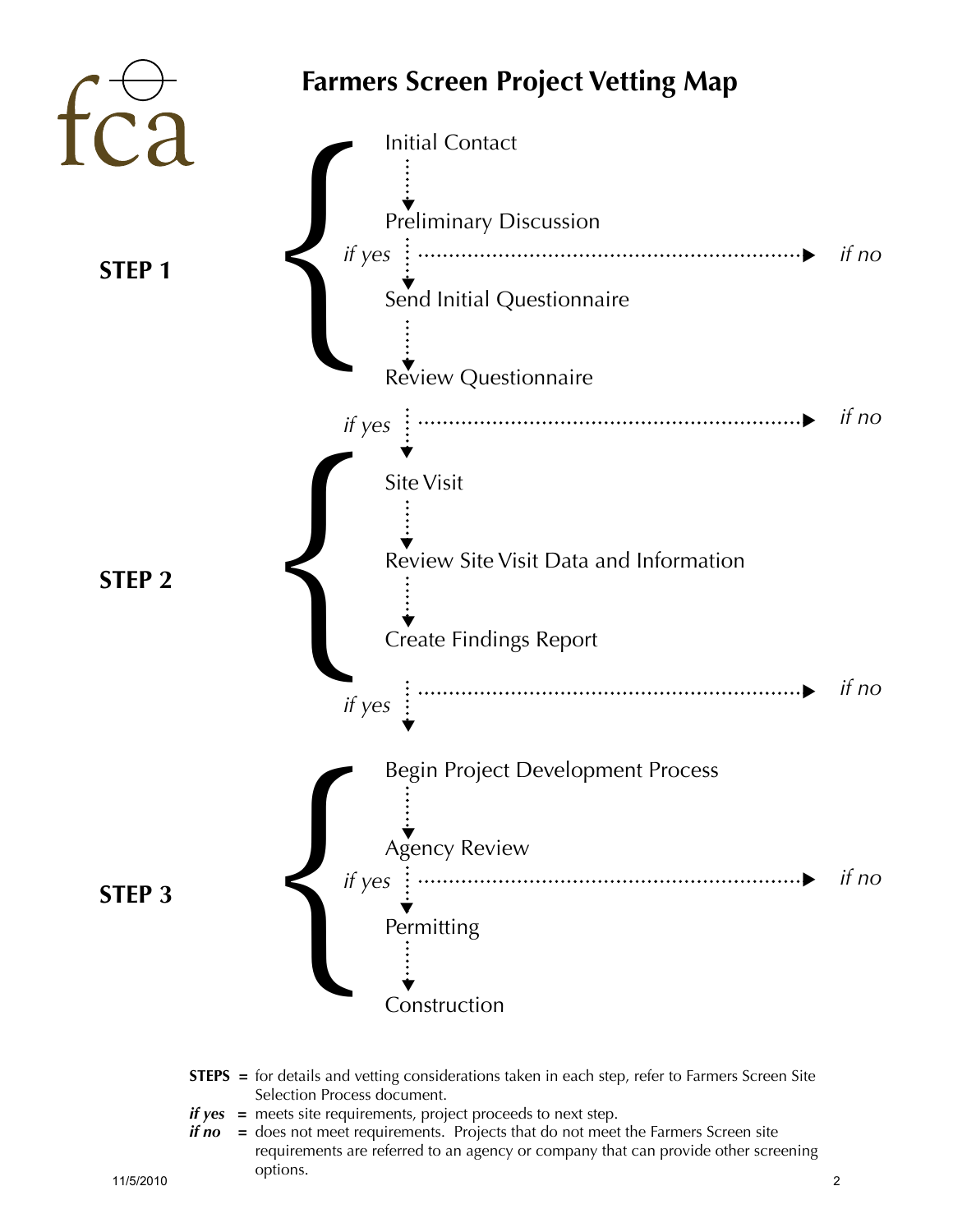

# **Farmers Screen Site Selection Process**

Farmers Conservation Alliance (FCA) has developed a method for evaluating potential Farmers Screen sites through a two step process. This process was developed over a four year period as FCA performed over a hundred site visits all around the Pacific Northwest to evaluate potential sites for Farmers Screen installations. The process was developed with an eye to efficiency for both FCA and the landowner. It is expensive and time consuming to evaluate potential sites and therefore is imperative that a system allows FCA to determine as quickly as possible whether or not a site is appropriate for a Farmers Screen installation.

### **Step 1: Information Gathering**

Typically, either a landowner or a third party interested in screening a diversion contacts FCA to learn more about the Farmers Screen. At this point, FCA attempts to gather as much information as possible about the site and the project in general. The Farmers Screen Initial Questionnaire contains a complete set of questions that FCA attempts to answer either through a phone call, email, or standard mail. This form is designed to provide enough information to determine if a site visit is warranted. The questions ask for specific information that will help determine whether or not the site meets The Farmers Screen Siting Criteria Checklist as outlined in the document bearing the same name.

Once The Farmers Screen Initial Questionnaire has been completed, FCA staff reviews the information (and follows up for more information if necessary) and makes a determination based on The Farmers Screen Siting Criteria Checklist as to whether or not a site visit is warranted to gather more detailed information. If a site does not meet The Farmers Screen Siting Criteria Checklist at this point, it is deemed to be an inappropriate site for the Farmers Screen. The land owner or project coordinator is then notified and given as much information on alternative screen technologies as FCA can provide.

### **Step 2: Site Visit**

If the information from The Farmers Screen Initial Questionnaire conforms to The Farmers Screen Siting Criteria Checklist, then a site visit is scheduled. The purpose of a site visit is to confirm the information provided in The Farmers Screen Initial Questionnaire and to gather additional information. To ensure comprehensive data collection on site, FCA uses the Farmers Screen Site Evaluation Form. The Farmers Screen Site Evaluation form is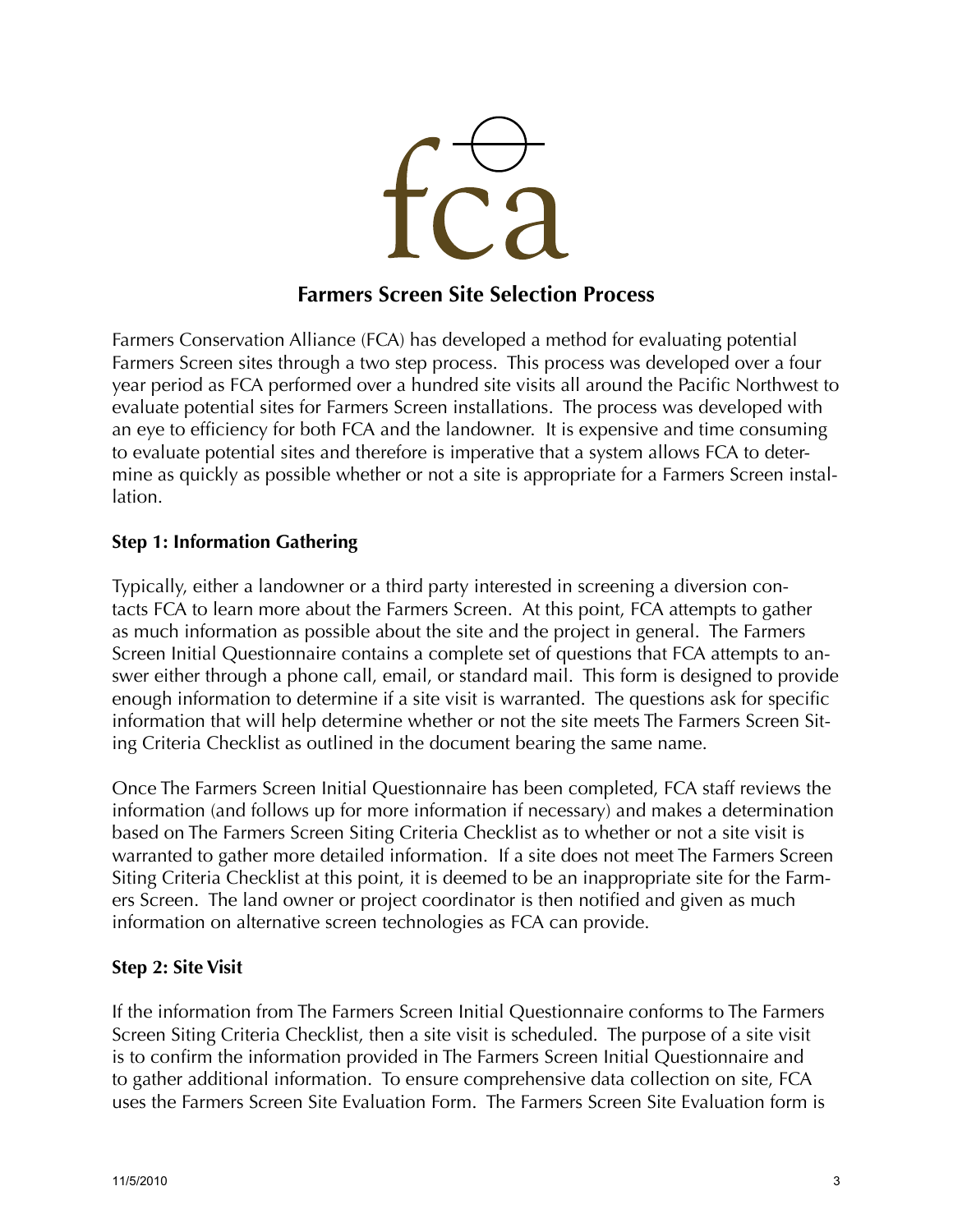designed to gather the maximum amount of information in a single visit.

The actual site visit provides an opportunity to gather more detailed data, information, and observations as to the specific conditions at the site. The site visit provides preliminary survey data that will determine the elevation differentials which in turn allows FCA to have certainty as to the applicability of a specific site. Also, evaluation of existing infrastructure, river or stream conditions, geomorphologic information, and general observations of the site provide a much better understanding of the challenges associated with a particular site and therefore an understanding of the applicability of the Farmers Screen on that particular site. The site visit is a time when FCA staff can directly question the landowner, any agency representatives, and any other project participants about stream flows, sediment, debris, and diverted water quantities. For small streams, this information is typically anecdotal, but that is often the only information available.

After the site visit, all gathered information from both The Farmers Screen Initial Questionnaire and The Farmers Screen Site Evaluation form is combined into one document that summarizes the project information. FCA staff then reviews the information to evaluate the applicability of the Farmers Screen for that particular site. If the site does not meet The Farmers Screen Siting Criteria Checklist, or for any other reason does not appear to be a good fit for FCA or the Farmers Screen, then the landowner or project coordinator is notified and informed that the Farmers Screen is not appropriate for that site. Recommendations are made for other technologies that might be appropriate and who to contact for more information.

If the site does appear to be appropriate for the Farmers Screen, then the landowner or project coordinator is asked to sign the project information document, declaring that the information is true to his/her knowledge and that they understand that the project will be developed based on that information. At this point, actual project development begins in conjunction with any and all project partners including all applicable state and federal agencies.

## **Step 3: Project Development**

Project development involves developing a site plan, determining any necessary infrastructure to support the Farmers Screen, screen location, screen structure elevations, and the appropriate return route and elevations. Project development is done in conjunction with all applicable resource agencies.

Again, if at any point in this process it is determined that the Farmers Screen is not an appropriate technology for the site, then the project coordinator or landowner is notified and provided with alternative screen information.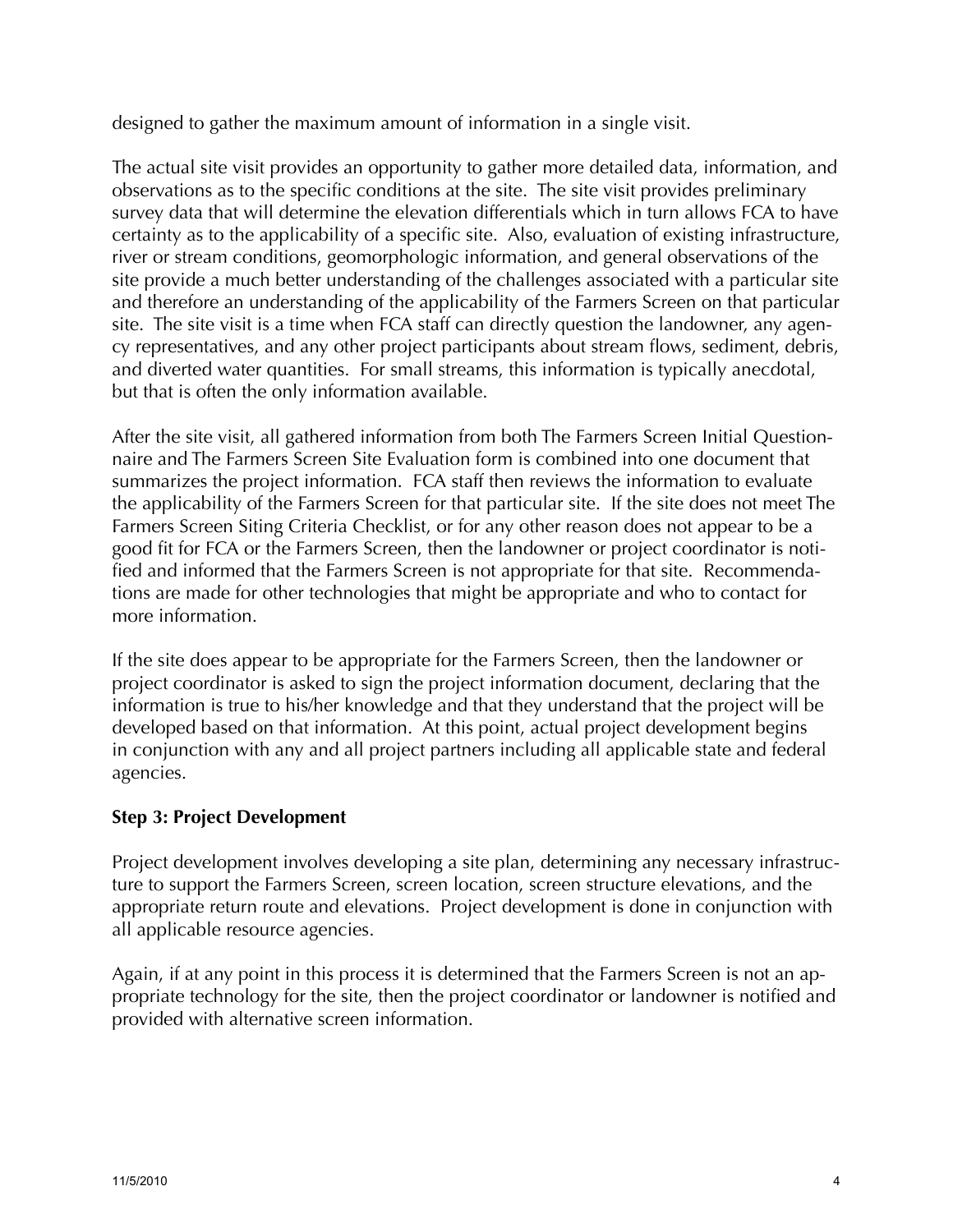

## **Farmers Screen Siting Criteria**

A potential screen site must have all of the following characteristics to be appropriate for installation of a Farmers Screen:

1. The proposed site must be located off-channel, and the flow to the screen must be controlled with a properly functioning head gate.

2. There must be adequate flow in the stream to ensure that the proper amount of by-pass flow (necessary for the particular screen to operate properly), in addition to the desired screened flow, is available 100% of the time that the screen is operating. The bypass flow required is a direct function of the screen design and will be determined when the flow range of the screen is determined.

3. A screen owner/operator must be willing to agree to operate the screen as designed and as specified in the Operation Manual.

4. The water at the leading edge of the screen must be of steady uniform flow at a velocity of between 3 and 7 feet per second. There must be sufficient gradient from the point of diversion to the leading edge of the screen to induce the required flow characteristics.

5. A minimum total head differential (potential energy) of 0.3 feet, as measured from the flume water surface elevation to the attenuation bay water surface elevation is required for proper screen function in order to overcome head loss through the screen and into the attenuation bay.

6. The slope of the source river or stream must exceed the slope of the diverted water conveyance such that the elevation differential between the screen surface elevation and the stream (at the point where the by-pass water return pipe enters the stream) is sufficient to meet NMFS criteria regarding by-pass flow hydraulics.

7. There must be adequate land to locate the screen structure in a place that is protected from high flow events.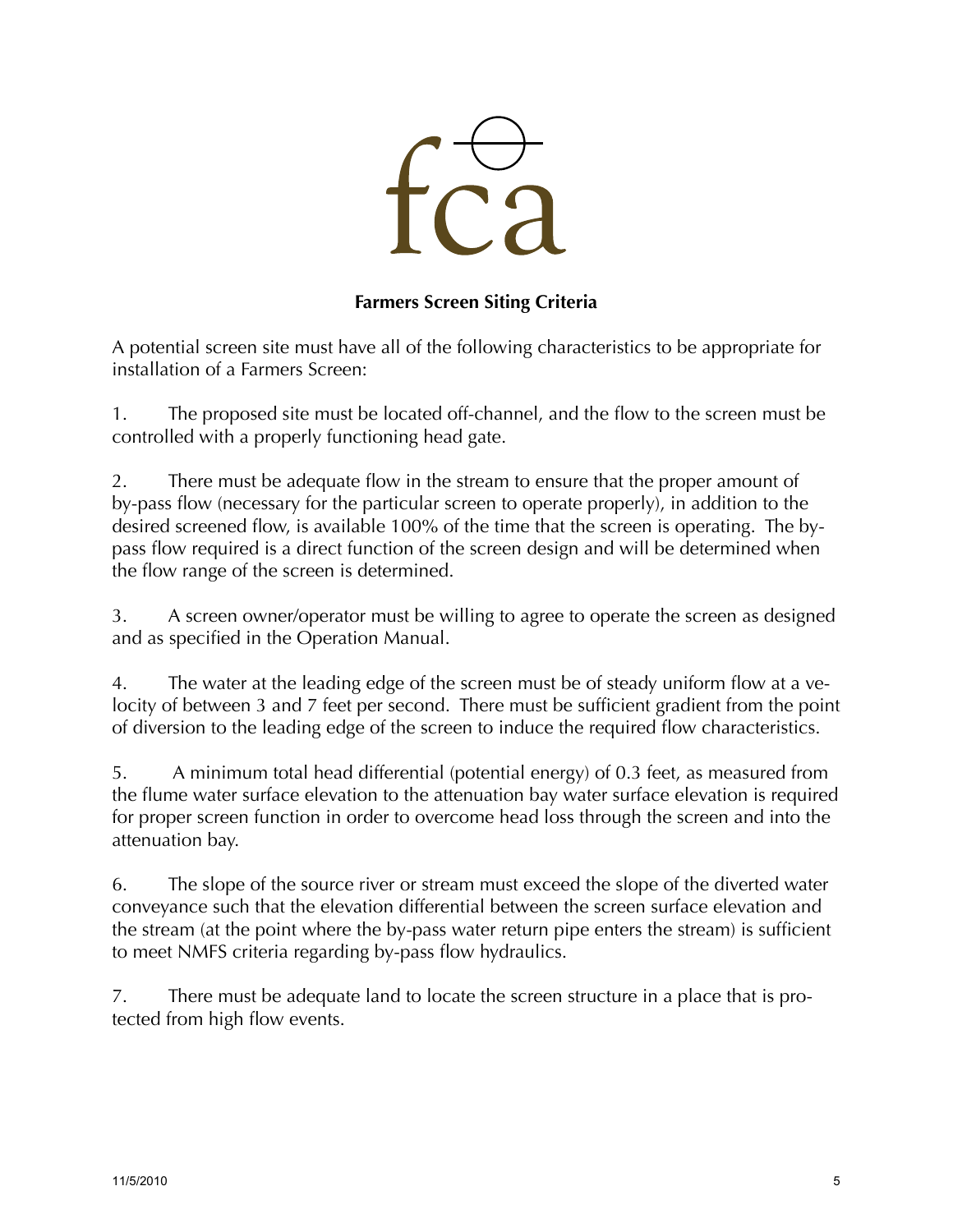

# **Farmers Screen Initial Questionnaire**

This form is designed to gather preliminary information that will help FCA to determine how we can best serve your particular organization. The information will be confidential and will not be released to another party without your permission. If this information is provided to a government agency, it will no longer be confidential. We realize that some of the requested information may not be available, however providing as much information as possible early in the process will help us to save time and money for our organization and yours.

- 1. Organization name (owner of water right)
- 2. Is there more than one water user? If yes, how many?
- 3. Public or privately held?
- 4. Contact name and title
- 5. Address, phone, fax, email, web address

6. Location of diversion to be screened (city, county, state, water source diverting from, GPS coordinates if available)

- 7. Is the diversion on private or public land? If public, is it local, state, or federal?
- 8. Is the diversion currently screened and if so, what type of screen? Is it working? And, what problems have you encountered with the screen?
- 9. Does the diversion currently have a headgate?
- 10.Is there a dam associated with the diversion?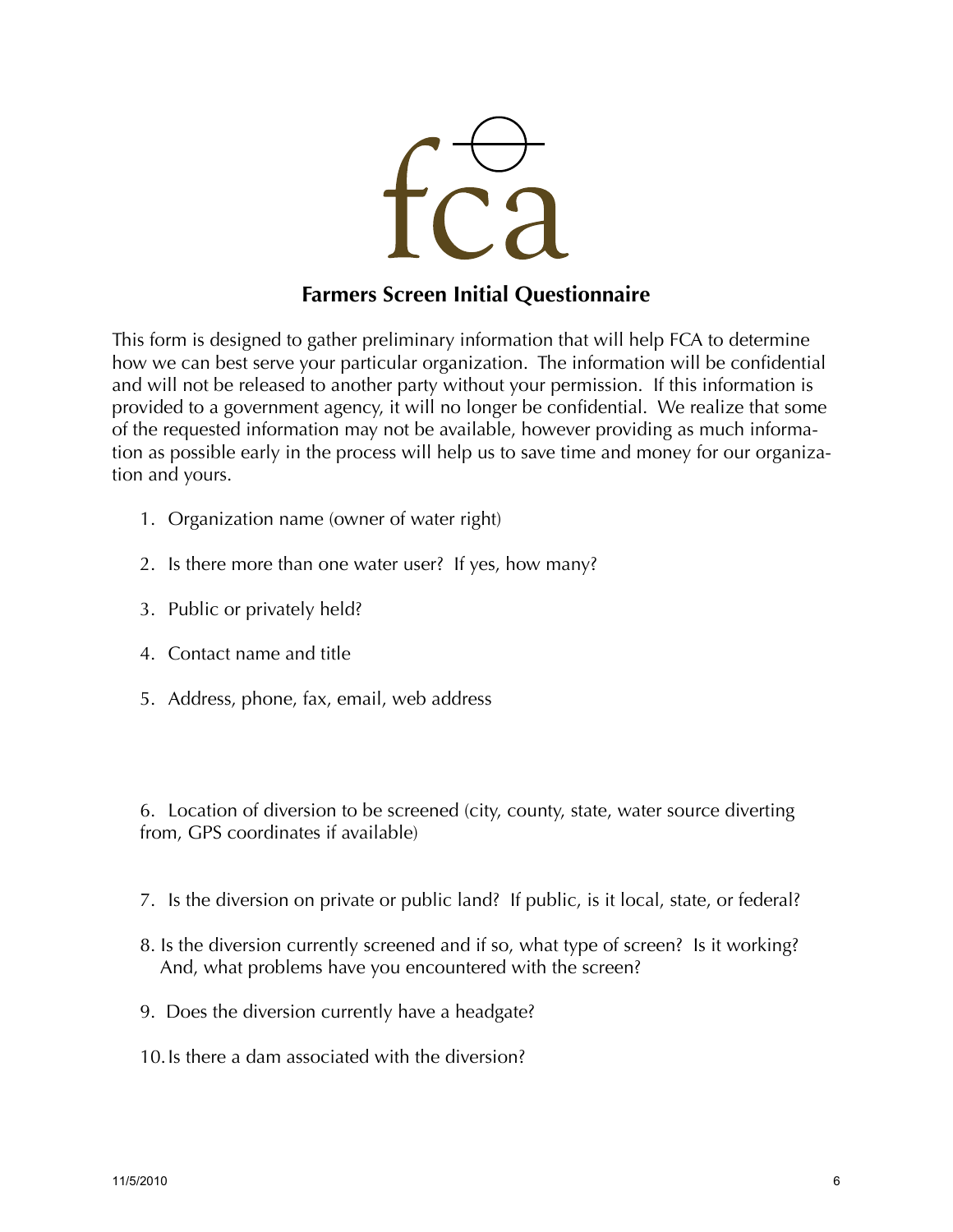11. How is the water conveyed from the water source to the screen location? (canal or pipe)

12. Is there a hydroelectric project associated with this diversion?

13. Has a site survey been completed? If so, can you supply the survey?

14. What is the gradient in the conveyance (% slope)?

15. What is the gradient in the river or stream to be diverted from?

16. Basin, sub-basin located in:

17. Name of Watershed Group and Water Conservation District?

17. Water right (quantity, type of use, permit number, and date):

19. What is the maximum quantity of water diverted? How was this determined (estimate, gauging station, etc.)?

20. What is the minimum quantity of water diverted? How was this determined?

21. At any time during the year do you take 100% of the available water?

- 22. At any time of the year do you have difficulty getting your water right?
- 23. Is there stream flow data available?

24. Is water diverted year round?

25. What are your high and low water temperatures during the year? Do you ever experience freezing issues while diverting?

26. Do you have sediment, debris, or algae problems at this site? If so, what times of the year are of concern? Any details available will be helpful in determining scope of the project.

27. Is the diverted water transported in a canal or is it piped? This information helps with the initial design process.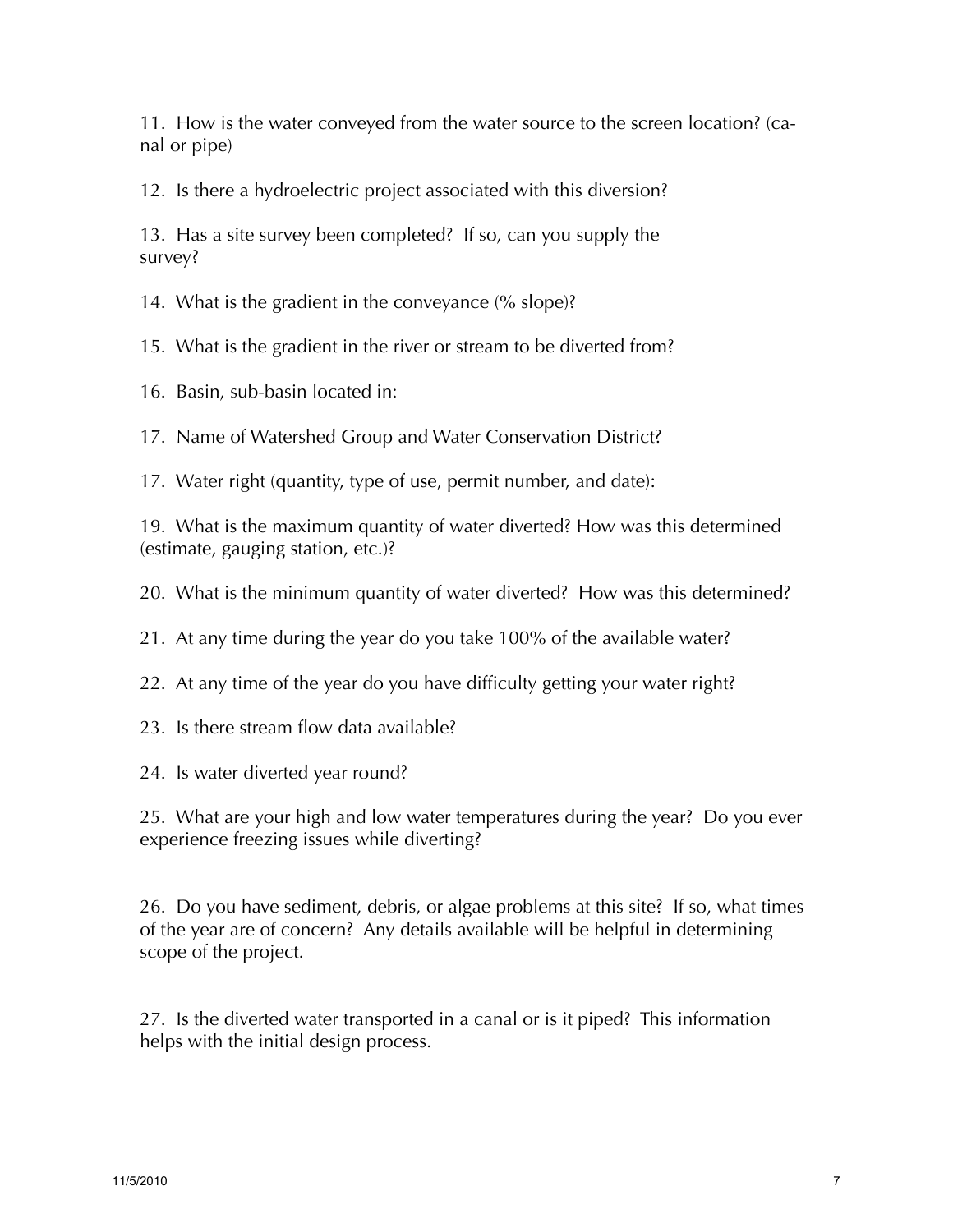28. Who do you work with at the state and federal agencies? (ODFW, DSL, USFW, Forest Service, NOAA Fisheries, etc.). FCA has positive relationships with all of the applicable agencies and will assist your organization in obtaining permits and in working for a positive outcome for all parties.

29.Are you interested in applying for grant funding and if so would you like FCA to apply on your behalf? Grant funding is dependent on many factors including species of fish present and the presence of threatened or endangered species. If you feel comfortable sharing information about all species present, we can use the information to determine what grant funds your organization might be eligible for. If an agency has taken an enforcement action against your organization, it would be important to disclose this information now because it has a large impact on the funding available for your project.

Please return the completed questionnaire to:

fca 14 Oak Street, Suite 302 Hood River, OR 97031

 Email: info@fcasolutions.org Questions: 541.716.6085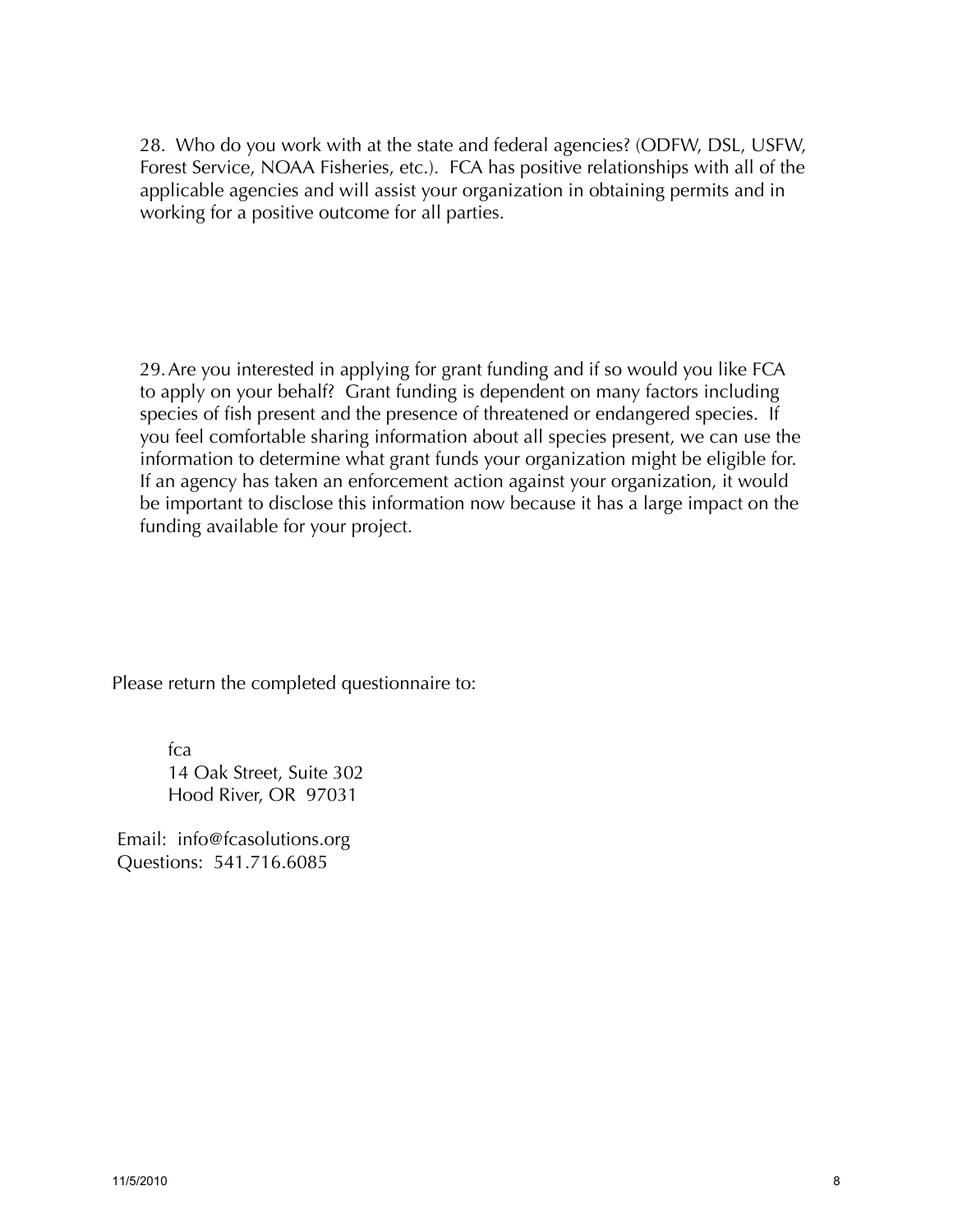

# **Farmers Screen Site Evaluation**

The site evaluation is the second tier in evaluation of a potential project. The information gathered during the site visit is meant to provide enough information to either confirm that the site is appropriate for a Farmers Screen or to determine that another technology or solution would be necessary. It is essential that as much information is gathered during the site visit as possible. If acceptable to the landowner, state and federal agency representatives should be invited.

#### **Equipment Checklist:**

- **O** Still Camera
- O Video Camera
- O Tape Measure
- Laser Level
- **Q** GPS Receiver
- **Q** Flow Meter

Site Information: (include city, state, watershed, river or stream name, FCA project name)

Invited Attendees:

Actual Attendees:

Date<sup>·</sup>

GPS Coordinates:

Elevation:

Soil Type: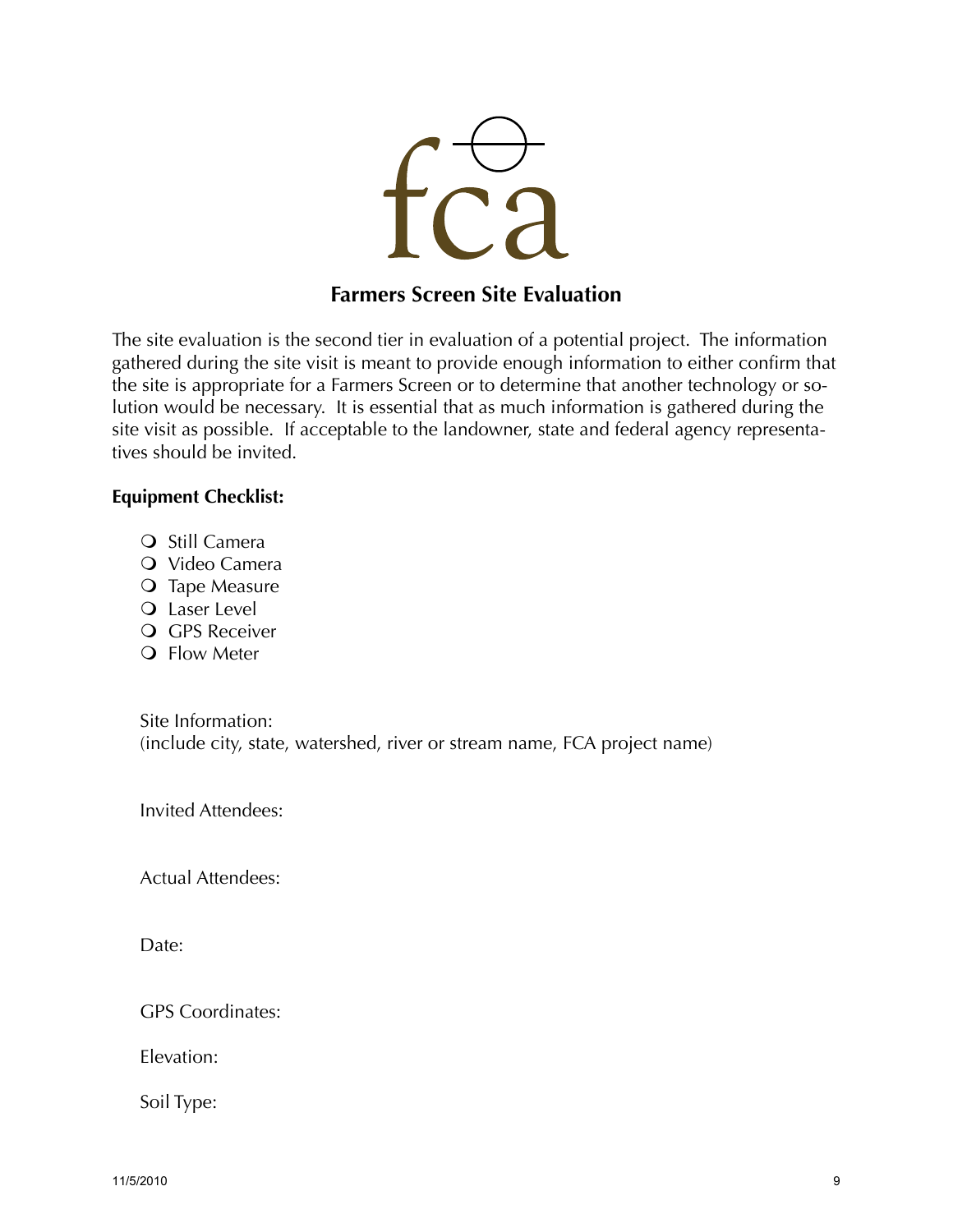Describe existing infrastructure:

Conveyance: (canal or piped)

Photos:

- Q Point of Diversion
- Upstream
- **Q** Downstream
- **O** Diversion structure
- **O** Head gate
- **Q** Conveyance
- $\bigcirc$  Potential screen site(s)
- $\overline{Q}$  Potential return flow point(s)
- **Q** Access
- **Q** Existing screen

### Video:

- **O** Stream conditions (up and down stream)
- **O** Diversion function including head gate
- O Conveyance
- Existing screen

Survey: (If possible, shoot and record the following elevations)

- **Q** Top of Diversion Structure
- Any other infrastructure (headgate, screen structure, weir, etc.)
- Top of water and high water mark in stream at diversion point
- Top of water and high water mark 100' above diversion point
- Top of water and high water mark 100' below diversion point
- Top of water, invert, and high water mark in conveyance:
- $\Omega$  Just behind head gate or at beginning of diversion
- 50' down conveyance
- 100' down conveyance
- Any other relevant points

Sketch Site Plan Including:

- $\Omega$  River or stream (up and downstream)
- **Q** Diversion Point
- **O** Conveyance
- All existing structures
- **Q** Potential screen locations
- O Potential return points